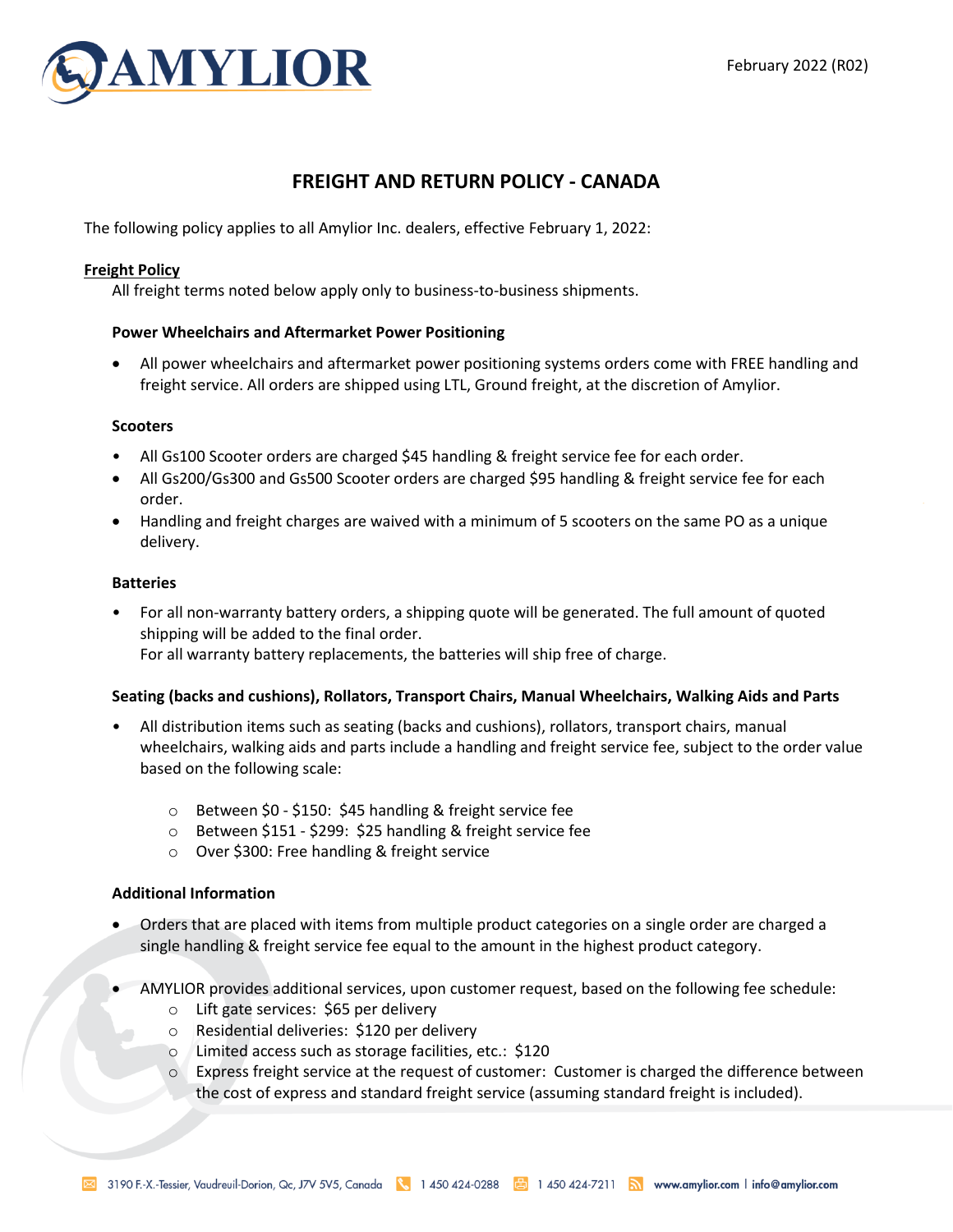

# **Return Policy**

**NOTE – In order to process your return as efficiently as possible, and prevent delays on possible credits, please carefully follow the instructions below:**

## **General Returned Goods**

- If you are the end-user of the product, your return must go through an authorized AMYLIOR dealer. Please contact the authorized supplier who supplied you with the product.
- Products may be returned to AMYLIOR only with prior authorization from AMYLIOR Customer Service or Technical Support in the form of a Return Material Authorization (RMA) number.

#### **TECHNICAL SUPPORT**

T/F PHONE: 1 888 453-0311 DIRECT OR INTERNATIONAL: +1 450 424-0288 **CANADA**  AMYLIOR INC. 3190 F.-X.-Tessier Vaudreuil-Dorion, QC J7V 5V5

- If you are an authorized supplier, all requests for a Return Material Authorization (RMA) must include the following:
	- a) Reason for return
	- b) Item number (part ID) and quantity
	- c) At least one of the following references: invoice number, original sales order number or packing slip number.
	- d) Original purchase order number and date
	- e) Serial number(s) if applicable
- The Return Material Authorization (RMA) number must clearly be visible on the outside of the package.
- All approved returns must be shipped at authorized supplier's expense using their preferred carrier.
- Replacement products sent out by AMYLIOR, are billed to the supplier, and later credited if the returned product is approved for warranty coverage following AMYLIOR's evaluation.
- In order for AMYLIOR to ship a replacement product, the authorized supplier must provide a PO number for tracking purposes.
- Returns are not accepted by AMYLIOR if items are returned beyond 180 days after the RMA has been issued.